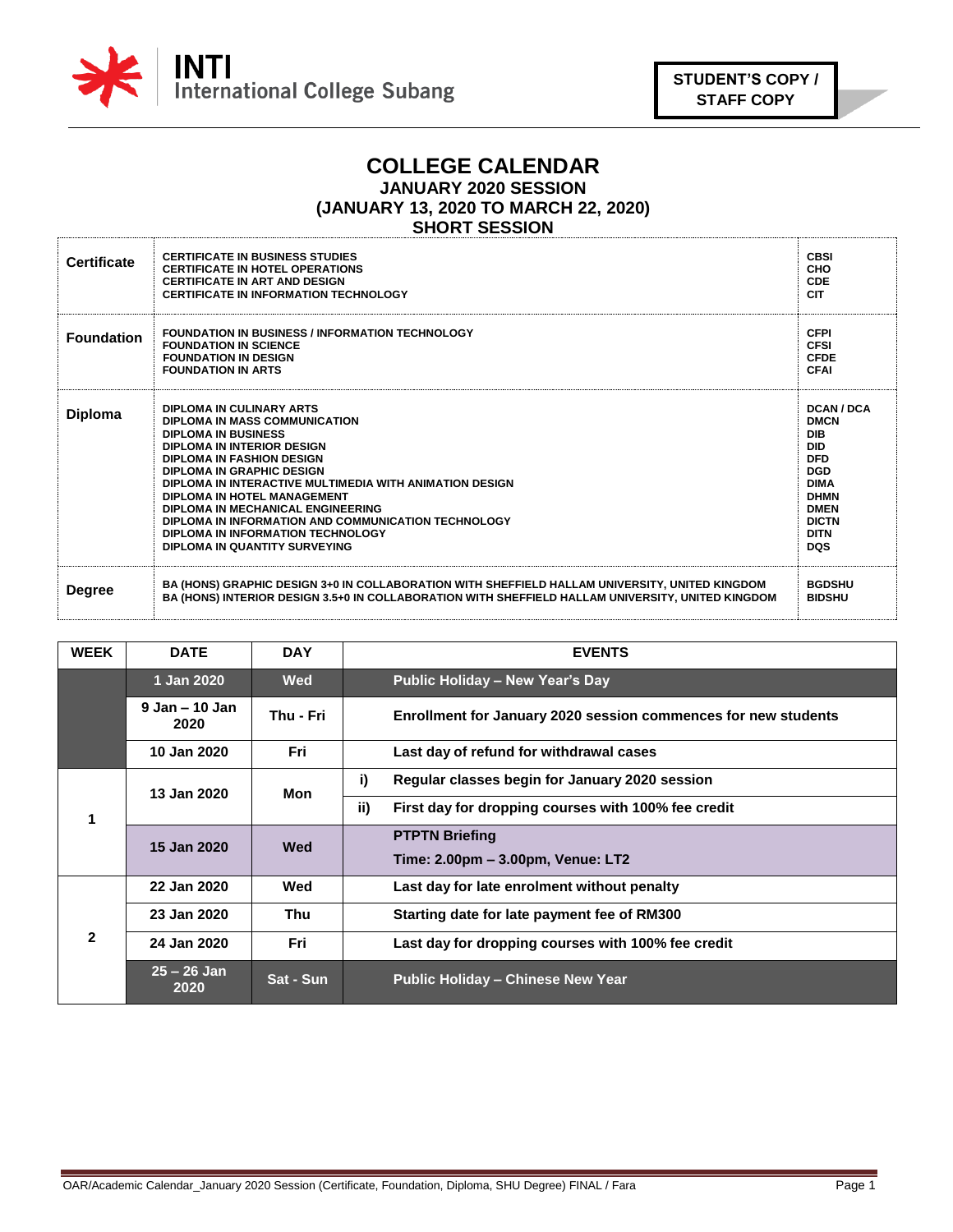

## **COLLEGE CALENDAR JANUARY 2020 SESSION**

**(JANUARY 13, 2020 TO MARCH 22, 2020)**

### **SHORT SESSION**

| <b>WEEK</b> | <b>DATE</b>               | <b>DAY</b> | <b>EVENTS</b>                                                                                                                          |                                                                                           |                                                                                                                     |
|-------------|---------------------------|------------|----------------------------------------------------------------------------------------------------------------------------------------|-------------------------------------------------------------------------------------------|---------------------------------------------------------------------------------------------------------------------|
| 3           | 27 Jan 2020               | <b>Mon</b> | Replacement Public Holiday - Chinese New Year                                                                                          |                                                                                           |                                                                                                                     |
|             | $27$ Jan $-2$ Feb<br>2020 | Mon - Sun  | <b>College Holiday - Chinese New Year Break</b>                                                                                        |                                                                                           |                                                                                                                     |
|             | 27 Jan 2020               | Mon        | First day for dropping courses with 50% fee credit                                                                                     |                                                                                           |                                                                                                                     |
|             | 3 Feb 2020                |            |                                                                                                                                        |                                                                                           | First day of submission of late admission appeal form for new student<br>i)<br>application                          |
|             |                           | Mon        | First day of submission of student's academic appeal form (AAO-12) for<br>ii)<br>new student who have applied but not enrolled earlier |                                                                                           |                                                                                                                     |
|             |                           |            | First day of submission on student's academic appeal form (AAO-12) for<br>iii)<br>continuing student's enrollment                      |                                                                                           |                                                                                                                     |
|             | 5 Feb 2020                | Wed        | <b>PTPTN Briefing</b>                                                                                                                  |                                                                                           |                                                                                                                     |
|             |                           |            | i)<br>Time: 2.00pm - 3.00pm, Venue: LT1                                                                                                |                                                                                           |                                                                                                                     |
|             |                           |            | ii)<br><b>Auto Drop</b>                                                                                                                |                                                                                           |                                                                                                                     |
| 4           | 6 Feb 2020                | <b>Thu</b> | First Day for Auto drop student to re-enroll after full payment of semester<br>and a late payment charge of RM300                      |                                                                                           |                                                                                                                     |
|             | 7 Feb 2020                | Fri        |                                                                                                                                        | Last day of submission of late admission appeal form for new<br>i)<br>student application |                                                                                                                     |
|             |                           |            | Last day of submission of student's academic appeal form (AAO-12) for<br>ii)<br>new student who have applied but not enrolled earlier  |                                                                                           |                                                                                                                     |
|             |                           |            |                                                                                                                                        |                                                                                           | Last day of submission on student's academic appeal form (AAO-12)<br>iii)<br>for continuing student's for enrolment |
|             |                           |            | iv)                                                                                                                                    |                                                                                           |                                                                                                                     |
|             |                           |            | v)<br>Last day for dropping courses with 50% fee credit                                                                                |                                                                                           |                                                                                                                     |
|             | 8 Feb 2020                | <b>Sat</b> | <b>Public Holiday - Thaipusam</b>                                                                                                      |                                                                                           |                                                                                                                     |
| 5           | 10 Feb 2020               | Mon        | i)<br>First day of drop with "W"                                                                                                       |                                                                                           |                                                                                                                     |
|             |                           |            | First day for dropping courses with 0% fee credit<br>ii)                                                                               |                                                                                           |                                                                                                                     |
|             |                           |            | Release of exam timetable - 1 <sup>st</sup> Draft<br>iii)                                                                              |                                                                                           |                                                                                                                     |
|             | 14 Feb 2020               | Fri        | Last Day for Auto drop student to re-enroll after full payment of semester<br>and a late payment charge of RM300                       |                                                                                           |                                                                                                                     |